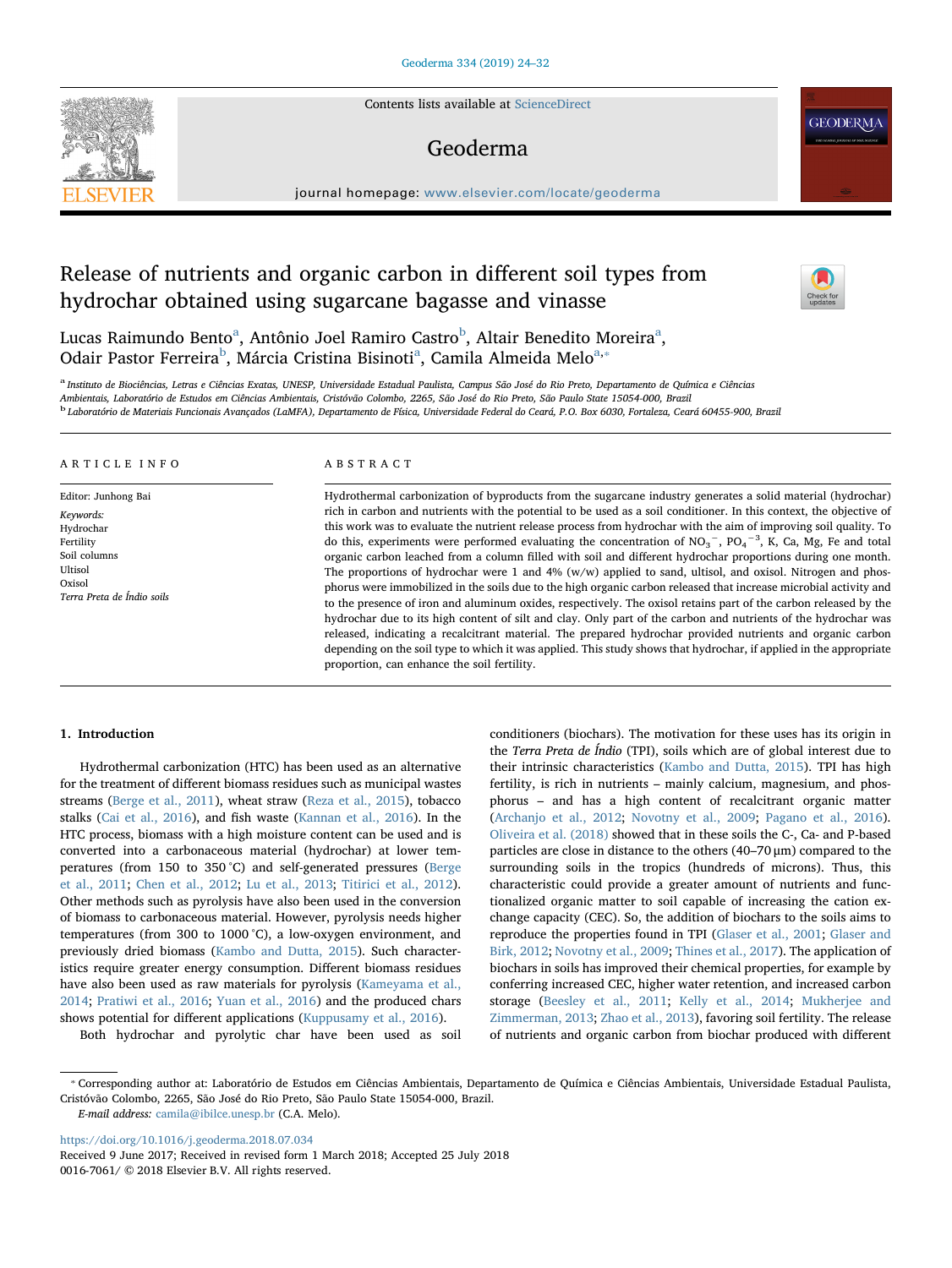raw materials has been studied by some authors [\(Riedel et al., 2015](#page--1-23); [Yuan et al., 2016](#page--1-10); [Zheng et al., 2013\)](#page--1-24). These studies showed that the nutrient and carbon release was dependent on the conditions of preparation of the material, such as the nature of the biomass and the temperature of carbonization. It was also verified that the soil type in which the biochar was applied can influence the amount of nutrient released due to the interactions between the nutrients of the biochar leachate and the other constituents of the soil [\(Mukherjee and](#page--1-21) [Zimmerman, 2013](#page--1-21)).

The possibility of using wet biomass is a major advantage of HTC and it expands the range of raw materials that can be used in this process, such as residues that contain both high moisture and nutrient contents of agricultural interest. [Melo et al. \(2017b\),](#page--1-25) considering that there is a surplus of sugarcane bagasse and vinasse, proposed the use of these residues from the sugarcane industry as raw materials in HTC. They used phosphoric acid as an additive in order to immobilize the nutrients from the vinasse and from the additive itself. The results showed that the hydrochar produced has potential to be used as an organo-mineral fertilizer. Additionally, [Silva et al. \(2017\)](#page--1-26) evaluated the effects of acidic (H<sub>2</sub>SO<sub>4</sub>, H<sub>3</sub>PO<sub>4</sub>, H<sub>3</sub>BO<sub>3</sub>), basic (NaOH, KOH), and saline  $[FeCl<sub>2</sub>, (NH<sub>4</sub>)<sub>2</sub>SO<sub>4</sub>]$  additives and temperature in the HTC process of the sugarcane bagasse and vinasse mixture. These authors concluded that the additives in the reaction medium can control the incorporation of nutrients into the final product.

Therefore, hydrochar can also contain stable carbon and nutrients, which are essential for soil amendment and carbon storage. Generally, hydrochar is less effective than biochar for carbon storage, because the compounds of carbon from hydrochar increase the microbial activity, which facilitates its degradation [\(Fang et al., 2018;](#page--1-27) [Malghani et al.,](#page--1-28) [2015\)](#page--1-28). The increase in microbial activity can cause the immobilization of nitrogen ([Bargmann et al., 2014;](#page--1-29) [Fang et al., 2018](#page--1-27)). This immobilization can affect the plant growth. On the other hand, the hydrochar can present some sorbed compounds in its structure such as organic acids, phenols, hydroxymethylfurfural, and furan ([Garlapalli](#page--1-30) [et al., 2016;](#page--1-30) [Reza et al., 2014\)](#page--1-31). Some of these compounds may be toxic to the plants and/or soil and the hydrochar should undergo a washing step to remove any excess of toxic compounds to minimize possible contamination. The formation of these compounds varies with the feedstock, reaction time, and temperature employed in the HTC, and thus compositional studies of each material and its application are necessary. For this, a suitable dosage of each type of hydrochar should be studied in order to find the most beneficial proportion to be applied to the soils. In pot experiments with the application of different proportions of hydrochars in the biomass production of spring barley and phaseolus beans, [Bargmann et al. \(2014\)](#page--1-29) observed an optimal concentration of around 2 to 4% (w/w). However, for all crop species, a hydrochar proportion of 10% led to a decrease in growth. The use of hydrochar in soils may also bring benefits similar to those observed when employing pyrolytic chars, but few studies have been conducted with the objective of showing this. In addition, because the hydrochar obtained from the sugarcane bagasse and vinasse is a new material, to the best of our knowledge, nutrient release studies have not yet been performed.

Thus, the objective of this work was to evaluate the release of nutrients such as nitrogen, phosphorus, potassium, calcium, magnesium, and iron as well as organic carbon from the hydrochar produced using the sugarcane bagasse and vinasse mixture. To do this, experiments were carried out in columns using different proportions of hydrochar in different soil types (ultisol and oxisol). The experiments were conducted with the aim of evaluating the amount of hydrochar necessary according to the soil type, to maximize fertility and minimize the possible negative environmental effects of nutrient excesses.

#### 2. Materials and methods

#### 2.1. Hydrochar preparation and soil sampling

The hydrochar was prepared as previously established by [Melo et al.](#page--1-25) [\(2017b\)](#page--1-25) and [de Melo et al. \(2016\).](#page--1-32) Typically, a mixture of sugarcane bagasse, vinasse, and concentrated  $H_3PO_4$  was transferred in a Teflon® closed reactor coated with stainless steel (80 mL maximum capacity) and placed in a muffle furnace with the temperature already stabilized at 230  $\pm$  10 °C. After 13 h of HTC, the reactor was withdrawn and cooled in an ice bath. The hydrochar was separated by vacuum filtration and washed with distilled water until the pH was constant. Then, the hydrochar was dried at 50 °C in an oven until a constant mass was achieved and then sieved at 2 mm.

The soils used in the column experiments, ultisol and oxisol, are predominant soils in the Brazilian territory, and according to their Brazilian classification, these soils are known as "Red-Yellow Ultisol" and "Red Oxisol", respectively ([Embrapa, 2006\)](#page--1-33). The ultisol was collected in São José do Rio Preto, São Paulo state (20° 48′ 19.79″ S and 49° 19′ 43.51″ W), and the oxisol in Maringá, Paraná state (23° 23′ 16.63″ S and 51° 59′ 29.37″ W). The soils were collected from the surface to a depth of 20 cm. The soil samples were dried at room temperature, homogenized, sieved at 2 mm (to remove roots and vegetation), and stored.

#### 2.2. Characterization of soils and hydrochar

The soils and hydrochar were characterized by CHNS elemental analysis using an elemental analyzer (Fisons, EA 1108, USA), with C, H, N, and S being determined directly and O being calculated from the difference between the ash and the total CHNS. Moisture, volatile matter, and ash were determined according to ASTM D1762 [\(ASTM,](#page--1-34) [2015\)](#page--1-34). The pH was measured according to EPA 9045D [\(US EPA, 2015](#page--1-29)). Functional groups in the hydrochar were analyzed using Attenuated Total Reflectance (ATR) with Fourier Transform Infrared (FTIR) spectroscopy (Perkin Elmer, Spectrum Two UATR, USA), where the spectra were acquired by 20 scans with a resolution of  $4 \text{ cm}^{-1}$  and spectral range of 4000–400 cm−<sup>1</sup> . The X-ray diffraction (XRD) pattern was obtained (Bruker, D8 Advance powder, USA) with CuKα radiation  $(\lambda = 0.1506$  nm), generated at 40 mA and 40 kV, using steps of 0.02° with a total acquisition time of 1 s per step. Total phosphorus, potassium, calcium, magnesium, and iron were quantified in the soils and the hydrochar previously digested (EPA 3050B) on a hot plate at 95 °C with concentrated  $HNO<sub>3</sub>$  (Synth, 65%) and  $H<sub>2</sub>O<sub>2</sub>$  (Vetec, 30%) (USEPA—[United States Environmental Protection Agency, 1996\)](#page--1-35). Also, certified material (Standard Reference Material® 2709a - San Joaquin Soil) was digested for conference of the procedure and the result proved to be satisfactory. The water retention of the hydrochar was evaluated with 0.1 g of material in 100 mL of water in an Erlenmeyer flask on a shaker table. After 24 h, the material was filtered and weighed and the retained water was calculated as the difference between the final wet weight and the dry weight [\(Wu and Liu, 2008](#page--1-36)).

#### 2.3. Column leaching experiment

The column leaching experiments were performed in cleaned polychloride vinyl tubes (30.0 cm length  $\times$  4.0 cm diameter), closed at the base with a paper and a pierced cap, attached to a funnel with a tube at the end for collecting the leachate samples. The bottom column was kept open to allow for water irrigation. The first 15 cm of the columns was filled with around 245 g of each type of soil: sand, ultisol, and oxisol, in appropriate quantities to reproduce the bulk density of each soil type  $(1.4, 1.3,$  and  $1.3$  g cm<sup>3</sup>, respectively). Hydrochar was introduced at the top of each soil column at proportion of 1 and 4% (w/ w). A layer of 1 cm of soil was added on top of the hydrochar. A control soil column, without any hydrochar, was tested under the same